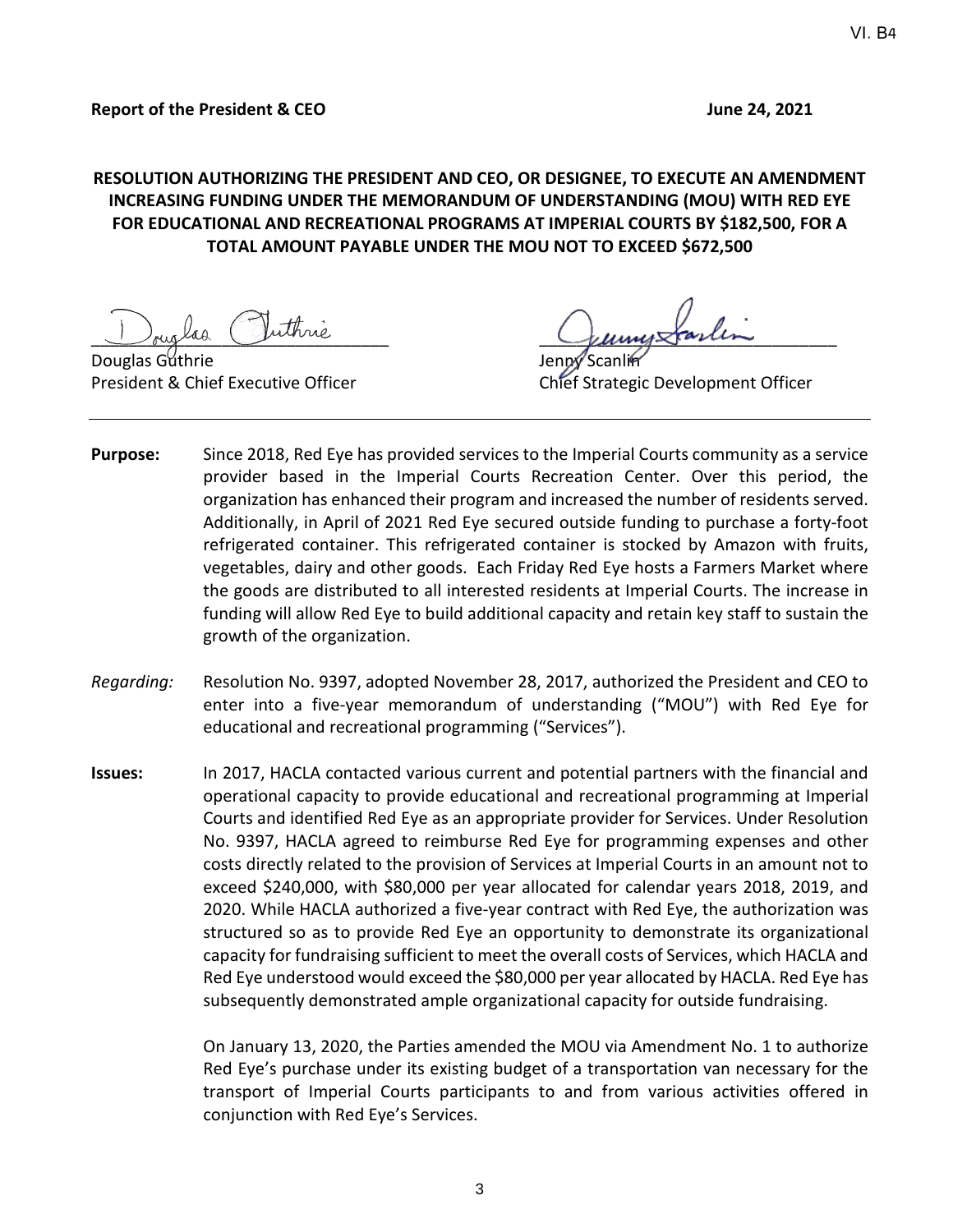On May 1, 2021, the Parties amended the MOU via Amendment No. 2 to extend the Term of the Agreement through June 30, 2024, and used the President and CEO's contracting Authority under HACLA's Procurement Policy to add an additional \$250,000 of funding to the MOU. Amendment No. 2 provided that \$85,000 in funding would be added to the MOU for calendar years 2021 and 2022, with \$80,000 added for calendar year 2023 and extended the term of the MOU to June 30, 2024. HACLA's total funding commitment following Amendment No. 2 is \$490,000.

Funding for youth services at HACLA's developments comes through the City of Los Angeles' Payments in Lieu of Taxes ("PILOT") program. During 2020, very few of HACLA's recreation operators were operating at full capacity at the public housing sites and additional funding set aside for maintenance and added program costs was unexpended. This has created an opportunity for HACLA to invest additional funding into existing services moving forward and HACLA is now positioned to increase its expenditures for youth programming.

The PILOT funds are allocated based on a fiscal year running from July 1 through June 30. The budget under the MOU with Red Eye is currently structured for payments based on the calendar year, which creates various administrative difficulties when reconciling the two budgets.

This resolution will add \$182,500 in funding to the MOU with Red Eye, for a total maximum cumulative payment obligation of \$672,500. In conjunction with the amendment adding this additional funding to the MOU, HACLA will shift the budgetary years for funding under the MOU to align with the PILOT fiscal year budget. The funding under the MOU will be allocated such that HACLA's maximum payment obligation to Red Eye is \$130,000 per July 1 to June 30 fiscal year for the three fiscal years running from July 1, 2021 to June 30, 2024. HACLA's current \$85,000 funding obligation for calendar year 2021 will be modified such that there will be a \$42,500 funding obligation for the period running from January 1, 2021 to June 30, 2021, with the \$130,000 per fiscal year payment obligation beginning as of July 1, 2021.

Since 2018 REDEYE has raised approximately \$1,000,000 in capital to fund a robust variety of programming. Justin Mayo, Executive Director of REDEYE, draws no salary and recruits hundreds of volunteers to support the staff in delivering programming. Over \$1,500,000 of equipment and improvements have been secured to develop and equip the following programs: Culinary Studio, Music and Video Production Studio, Boxing Courses, STEM/Computer Lab, Soccer, Basketball and Boxing programs. Between January through May of 2021 REDEYE has received and distributed over 225k pounds of food through corporate donations. REDEYE also raised \$80k to purchase a forty foot container/freezer to hold the food distributed during their weekly Farmers Market to Imperial Courts and Watts residents. REDEYE has built valuable relationships with local organizations and globally recognized corporate and celebrity partnerships. This includes contributions by Amazon, Whole Foods, Justin Bieber, the Kardashians, NETFLIX,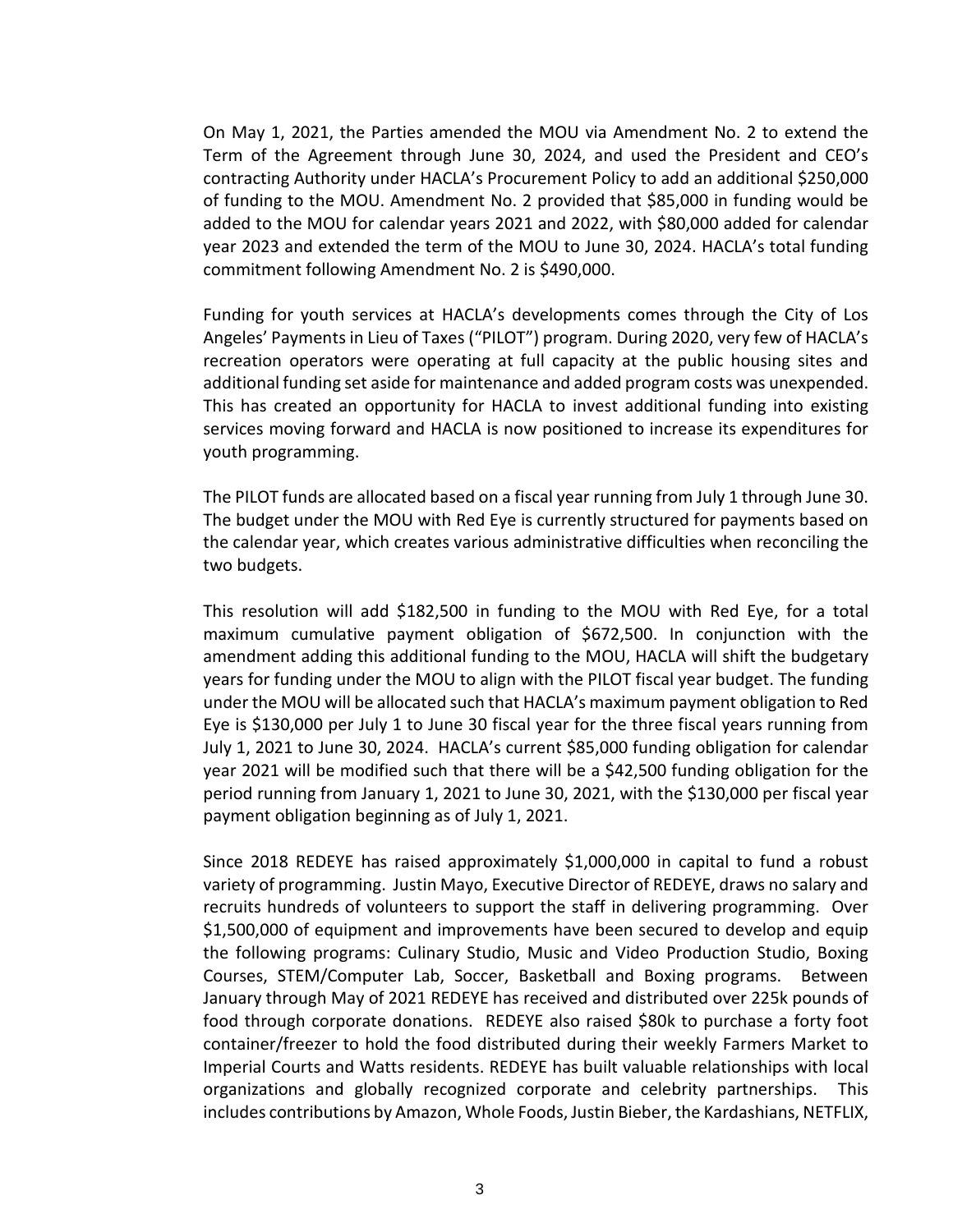Mayweather Boxing, and Stevie Wonder. REDEYE was recognized by Assemblyman Mike Gibson and received the I-Heart Award in June 2021. This award honors community members that have had a positive influence and for their outstanding contribution to the  $64<sup>th</sup>$  Assembly District. REDEYE has clearly earned the recognition as the "#1 "The #1 Most Active Community Center in Los Angeles."

### **Vision Plan:**

## **People Strategy #7; Enhance Resident access to education opportunities, workforce readiness training and skills development**

With Board approval, this action will continue the delivery of supplemental educational services to youth attending grades k-12. This action will also help youth learn a variety of digital literacy skills, including music and video production.

## **People Strategy #9; Increase access to healthy food and nutrition programs**

With Board approval, this action will help facilitate the delivery of healthy foods to residents of Imperial Courts on a weekly basis through Red Eye's Farmers Market where free healthy food is distributed.

**Funding:** The Chief Administrative Officer confirms the following:

*Source of Funds:* The City of Los Angeles' Payment in Lieu of Taxes ("PILOT") program

*Budget and Program Impact:* The proposed amendment will shift funding under the MOU with Red Eye from a calendar fiscal year to one that aligns with the PILOT program's July 1 to June 30 fiscal year funding cycle. The new funding schedule will apply for the three fiscal years beginning on July 1, 2021 and ending June 30, 2024. The total additional expenditure under the proposed amendment will be \$182,500 over the three year period running from July 1, 2021 to June 30, 2024.

### **Environmental Review:** Not Applicable

**Section 3:** Not Applicable

### **Attachments:**

- **1.** Resolution
- **2.** REDEYE Proposal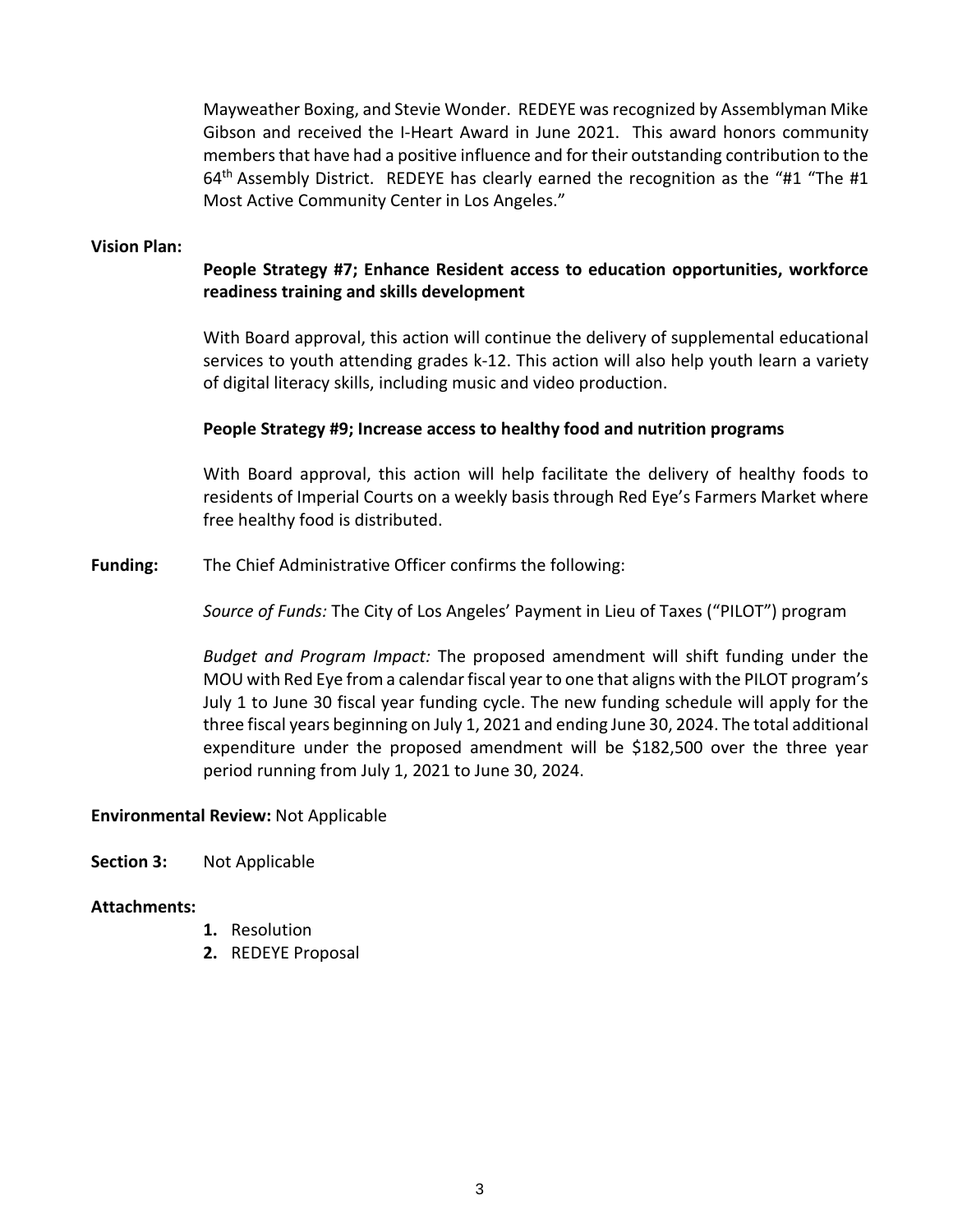| <b>RESOLUTION NO.</b> |  |  |
|-----------------------|--|--|
|                       |  |  |

# **RESOLUTION AUTHORIZING THE PRESIDENT AND CEO, OR DESIGNEE, TO EXECUTE AN AMENDMENT INCREASING FUNDING UNDER THE MEMORANDUM OF UNDERSTANDING (MOU) WITH RED EYE FOR EDUCATIONAL AND RECREATIONAL PROGRAMS AT IMPERIAL COURTS BY \$182,500, FOR A TOTAL AMOUNT PAYABLE UNDER THE MOU NOT TO EXCEED \$672,500**

**WHEREAS**, on November 28, 2017, via Resolution No. 9397, HACLA's Board of Commissioners (the "Board") authorized the President and CEO to enter into a five year contract (the "MOU") with Red Eye for educational and recreational services ("Services") for residents of HACLA's Imperial Courts Development ("Imperial Courts"), with funding for the first three years of the MOU in an amount not to exceed \$240,000;

**WHEREAS**, during that time REDEYE developed strong and deep relationships with the residents, community partners, local, state and federal elected officials;

**WHEREAS**, on May 1, 2021, the President and CEO, using his contracting authority under HACLA's Procurement Policy, added \$250,000 in funding to the MOU and extended the term of the MOU through June 30, 2024, with funding allocations of \$85,000 for calendar years 2021 and 2022, and \$80,000 for calendar year 2023;

**WHEREAS**, the City of Los Angeles has partnered with HACLA to award funding to service providers at HACLA's public housing developments through the City of Los Angeles' Payment in Lieu of Taxes ("PILOT") program;

**WHEREAS**, the amount of funding available to HACLA under the PILOT program has significantly increased over the past year;

**WHEREAS**, funding under the PILOT program is allocated based on a fiscal year running from July 1 to June 30; and

**WHEREAS**, Red Eye has demonstrated significant impact on Imperial Courts residents and the surrounding Watts community, and has earned a reputation as a trusted resource for the people it serves.

**NOW, THEREFORE, BE IT RESOLVED** that the Board hereby authorizes the President and CEO, or designee, to execute an amendment increasing funding under the MOU by \$182,500, for a total amount payable under the MOU not to exceed \$672,500, with annual awards of \$130,000 for the three fiscal years beginning July 1, 2021 and ending June 30, 2024.